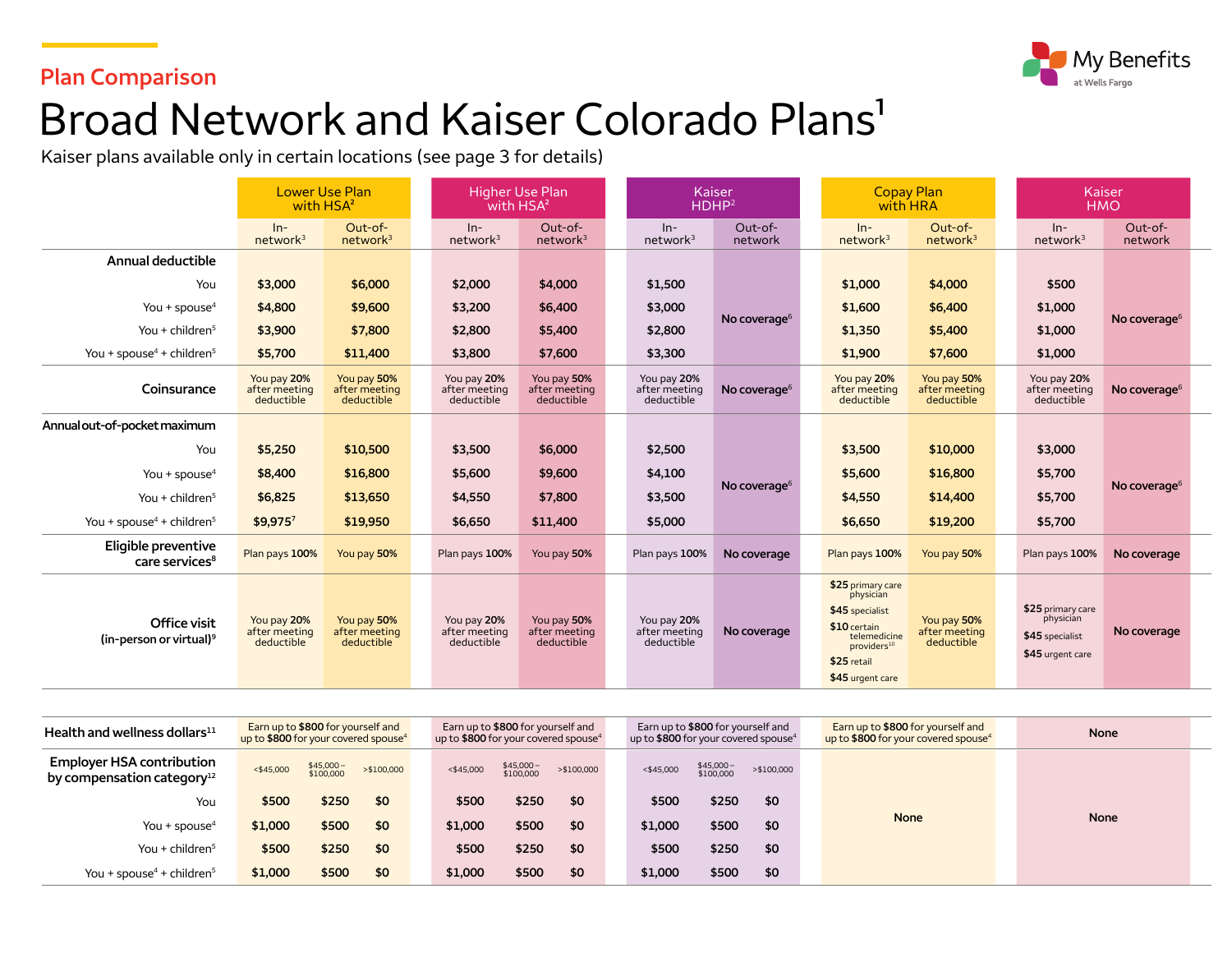# **Plan Comparison**  Prescriptions

|                                            | with HSA <sup>2</sup>                                  | <b>Lower Use Plan</b>                                                   |                                                        | <b>Higher Use Plan</b><br>with HSA <sup>2</sup>          |                                                        | Kaiser<br>HDHP <sup>2</sup> |  | <b>Copay Plan</b><br>with HRA                                    |                                                                         | Kaiser<br><b>HMO</b>           |                    |  |
|--------------------------------------------|--------------------------------------------------------|-------------------------------------------------------------------------|--------------------------------------------------------|----------------------------------------------------------|--------------------------------------------------------|-----------------------------|--|------------------------------------------------------------------|-------------------------------------------------------------------------|--------------------------------|--------------------|--|
|                                            | $In-$<br>network <sup>3</sup>                          | Out-of-<br>network <sup>3</sup>                                         | $ln-$<br>network <sup>3</sup>                          | Out-of-<br>network <sup>3</sup>                          | $In-$<br>network <sup>3</sup>                          | Out-of-<br>network          |  | $ln-$<br>network <sup>3</sup>                                    | Out-of-<br>network <sup>3</sup>                                         | $ln-$<br>network <sup>3</sup>  | Out-of-<br>network |  |
| Preventive drugs <sup>13</sup>             | Not subject<br>to deductible                           | <b>Not subject</b><br>to deductible                                     | Not subject<br>to deductible                           | Not subject<br>to deductible                             | <b>Not subiect</b><br>to deductible                    |                             |  | <b>Not subject</b><br>to deductible                              | <b>Not subject</b><br>to deductible                                     | Not subject<br>to deductible   |                    |  |
| Generic (30-day supply)                    | $$10$ copay                                            | Pay in-network                                                          | $$10$ copay                                            | Pay in-network                                           | $$10$ copay                                            |                             |  | $$10$ copay                                                      | Pay in-network                                                          | $$10$ copay                    |                    |  |
| Preferred brand-name<br>(30-day supply)    | $$45$ copay <sup>14,15</sup>                           | copays + cost<br>difference<br>between<br>full cost and                 | $$45$ copay <sup>14,15</sup>                           | $copys + cost$<br>difference<br>between<br>full cost and | $$45$ copay                                            | No coverage                 |  | $$45$ copay <sup>14,15</sup>                                     | $copys + cost$<br>difference<br>between<br>full cost and                | \$25 copay                     | No coverage        |  |
| Nonpreferred brand-name<br>(30-day supply) | $$75$ copay <sup>14</sup>                              | network rate<br>Specialty<br>medications are<br>not covered             | $$75$ copay <sup>14</sup>                              | network rate                                             | $$75$ copay <sup>17</sup>                              |                             |  | $$75$ copay <sup>14</sup>                                        | network rate                                                            | $$75$ copay <sup>17</sup>      |                    |  |
| Specialty                                  | $$150$ copay<br>(90-day supply<br>through Accredo)     |                                                                         | $$150$ copay<br>(90-day supply<br>through Accredo)     | Specialty<br>medications are<br>not covered              | $$75$ copay<br>(30-day supply)                         |                             |  | $$150$ copay<br>(90-day supply<br>through Accredo) <sup>16</sup> | Specialty<br>medications are<br>not covered                             | $$75$ copay<br>(30-day supply) |                    |  |
| Non-Preventive drugs <sup>13</sup>         | <b>Full cost until</b><br>deductible<br>reached, then: | <b>Full cost until</b><br>deductible<br>reached, then:                  | <b>Full cost until</b><br>deductible<br>reached, then: | <b>Full cost until</b><br>deductible<br>reached, then:   | <b>Full cost until</b><br>deductible<br>reached, then: |                             |  | <b>Not subject</b><br>to deductible                              | <b>Not subject</b><br>to deductible                                     | Not subject<br>to deductible   |                    |  |
| Generic (30-day supply)                    | $$10$ copay                                            | Pay in-network                                                          | $$10$ copay                                            | Pay in-network                                           | $$10$ copay                                            |                             |  | $$10$ copay                                                      | Pay in-network                                                          | $$10$ copay                    |                    |  |
| Preferred brand-name<br>(30-day supply)    | $$45$ copay <sup>14,15</sup>                           | copays + cost<br>difference<br>between<br>full cost and<br>network rate | $$45$ copay <sup>14,15</sup>                           | copays + cost<br>difference<br>between                   | $$45$ copay                                            | No coverage                 |  | \$45 copay <sup>14,15</sup>                                      | copays + cost<br>difference<br>between<br>full cost and<br>network rate | $$25$ copay                    | No coverage        |  |
| Nonpreferred brand-name<br>(30-day supply) | $$75$ copay <sup>14</sup>                              |                                                                         | $$75$ copay <sup>14</sup>                              | full cost and<br>network rate                            | $$75$ copay <sup>17</sup>                              |                             |  | $$75$ copay <sup>14</sup>                                        |                                                                         | $$75$ copay <sup>17</sup>      |                    |  |
| Specialty                                  | $$150$ copay<br>(90-day supply)<br>through Accredo)    | Specialty<br>medications are<br>not covered                             | $$150$ copay<br>(90-day supply<br>through Accredo)     | Specialty<br>medications are<br>not covered              | $$75$ copay<br>(30-day supply)                         |                             |  | $$150$ copay<br>(90-day supply<br>through Accredo) <sup>16</sup> | Specialty<br>medications are<br>not covered                             | $$75$ copay<br>(30-day supply) |                    |  |

### Online tools and resources

Learn to use your benefits year-round with convenient online tools and resources. Manage your health and health care costs, find the right care options and providers, and achieve your personal health and well-being goals. Visit the HR Services & Support site or Teamworks at Home [\(teamworks.wellsfargo.com\)](http://teamworks.wellsfargo.com).